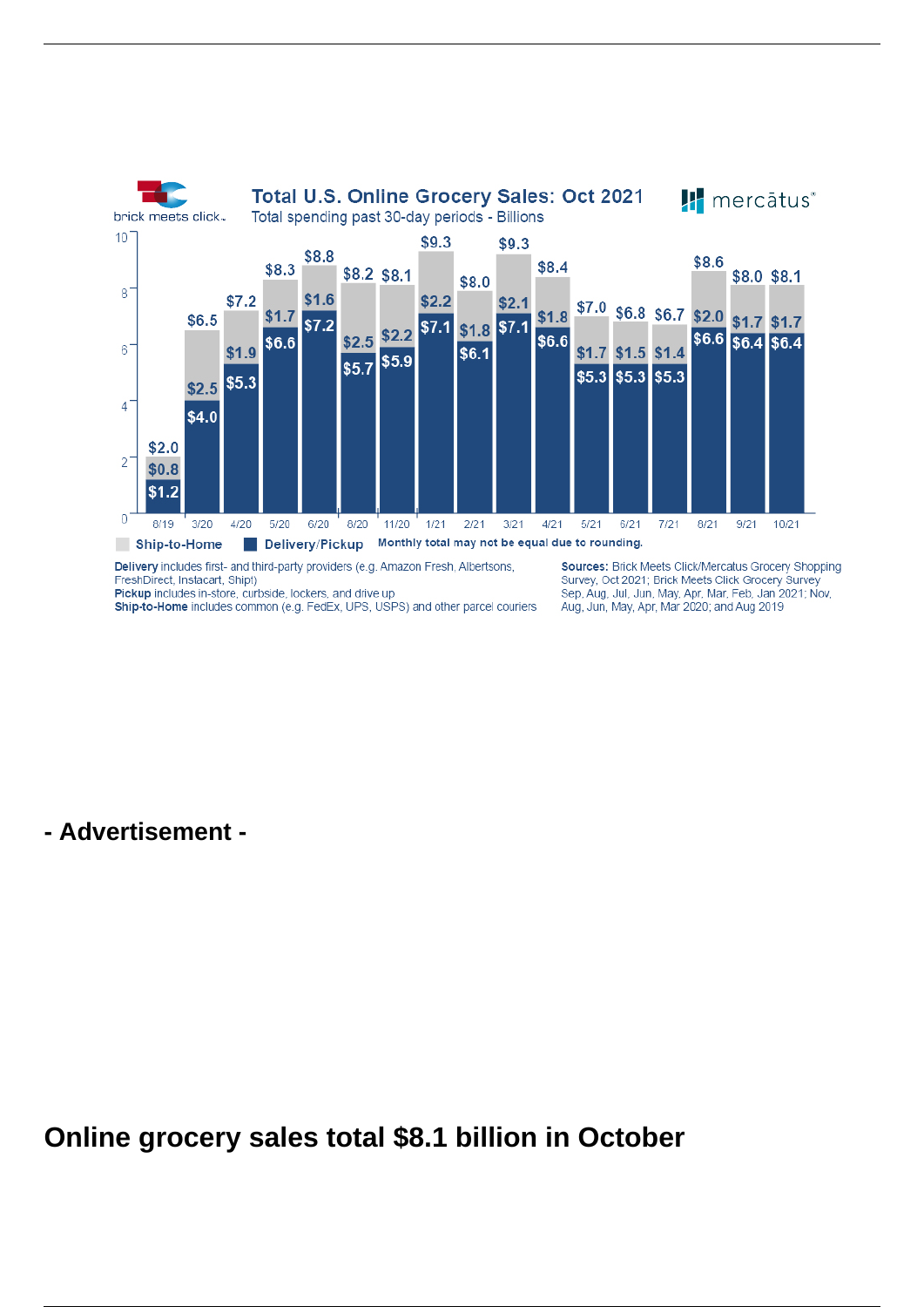The U.S. online grocery market generated \$8.1 billion in sales during October, driven by \$6.4 billion from the pickup/delivery segment and \$1.7 billion from ship-to-home, reported the Brick Meets Click/Mercatus Grocery Shopping Survey fielded Oct. 29-30.

"As the number of new COVID-19 cases in October continued to decline, key performance indicators (KPIs) for monthly active users, order frequency, and average order value are rebalancing from the record highs of 2020 and now provide a more stable and sizable base for building and forecasting the business in 2022 and beyond," said David Bishop, partner at Brick Meets Click.

During October, about 50 percent of U.S. households (63.8 million) bought groceries online, whether just a few items or a full basket of goods, according to the ongoing independent research initiative created and conducted by Brick Meets Click and sponsored by Mercatus. To put this in perspective, the size of the current monthly active user base remained larger than the total number of households in August 2019 who had placed at least one online grocery order during the past year.

Pickup continued to be the most popular way to receive online orders in October, with a monthly active user base of 33.4 million households. Ship-to-home's MAU base had 29.8 million households but has contracted each month since July 2021. Delivery served 26.2 million households in October but has experienced more volatility in month-over-month changes lately.

"While the vast majority of online grocery shoppers still prefer to use only one method — pickup, delivery, or ship-to-home — over 30 percent of MAUs chose to use multiple methods to get their online grocery needs met in October 2021," said Bishop. "And, the share of MAUs that received online orders via multiple methods has grown by over 16 percentage points since the start of the pandemic."

The average number of orders placed by MAUs in October 2021 was 2.74, holding steady over the last few months. However, this order frequency is still 35 percent above pre-COVID levels and nearly 6 percent below the record high set in May 2020 when market conditions were significantly different. This illustrates how buying behavior is stabilizing versus last year at elevated levels compared to before the pandemic.

The mix of order share among the segments has shifted over the last several years, but not at an even rate. Pickup's 37.9 percent share of orders for October 2021 was eight percentage points higher than November 2020 and ten points higher than pre-COVID, showing that most of pickup's gains have occurred more recently. In contrast, delivery's October share of 29.6 percent was just a two-point gain versus November 2020 and seven-point gain over pre-COVID, revealing that more of its gains happened earlier. Both of those gains came from ship-to-home's share, which contracted to 32.5 percent in October 2021, with nearly two-thirds of the share loss occurring since last November.

The weighted average order value across all three receiving methods totaled \$70.65 in October 2021, which includes weighted averages of \$85.13 for delivery, \$80.88 for pickup, and \$45.57 for ship-to-home. Although October AOVs were down across all the segments versus last year's highs, pickup and delivery were 12 percent and 18 percent above pre-COVID AOVs respectively while shipto-home has returned to pre-pandemic levels with just a 2 percent gain versus August 2019.